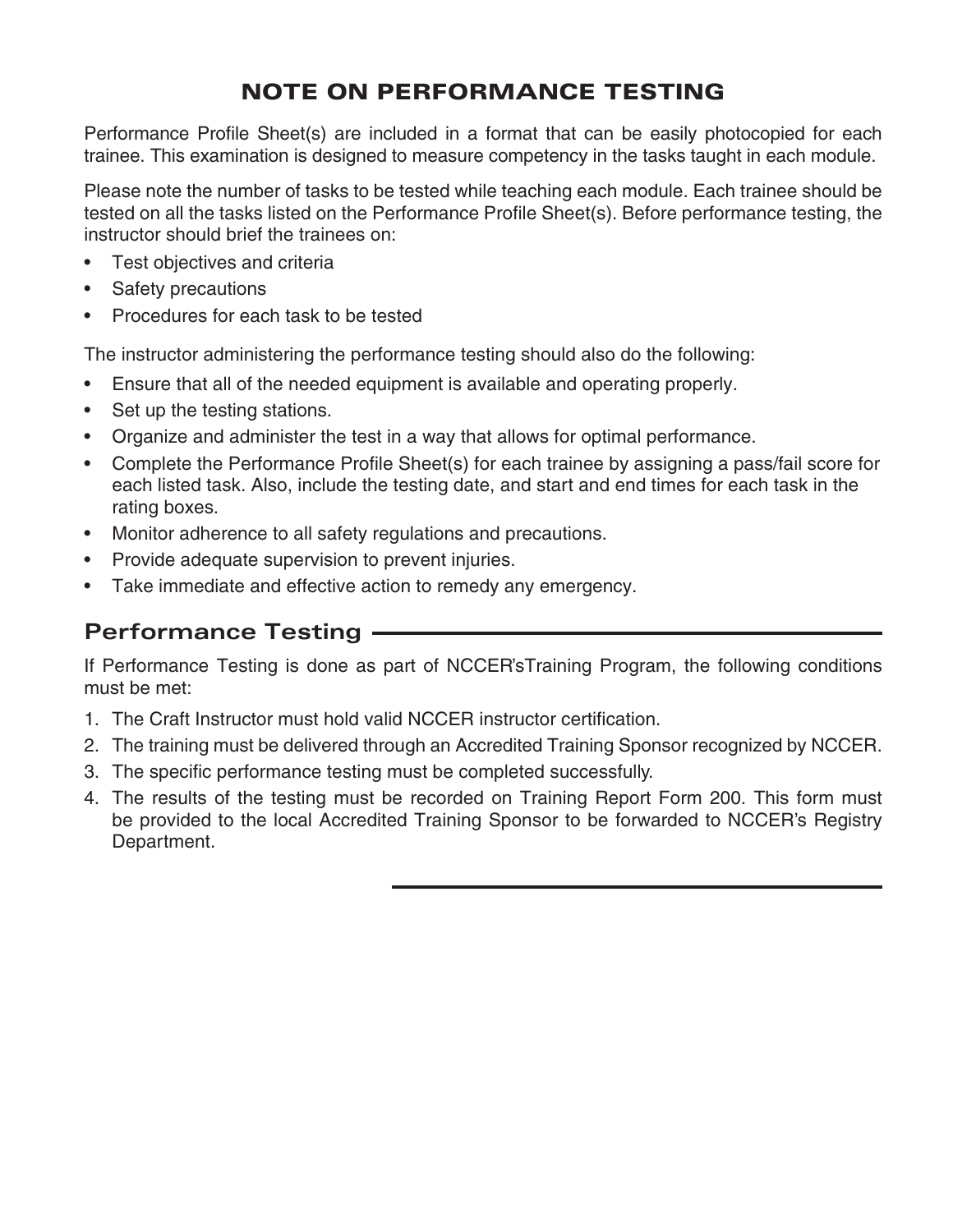**Module One: 33401-12 has no Performance Profile Sheet; performance testing is not required for this module.**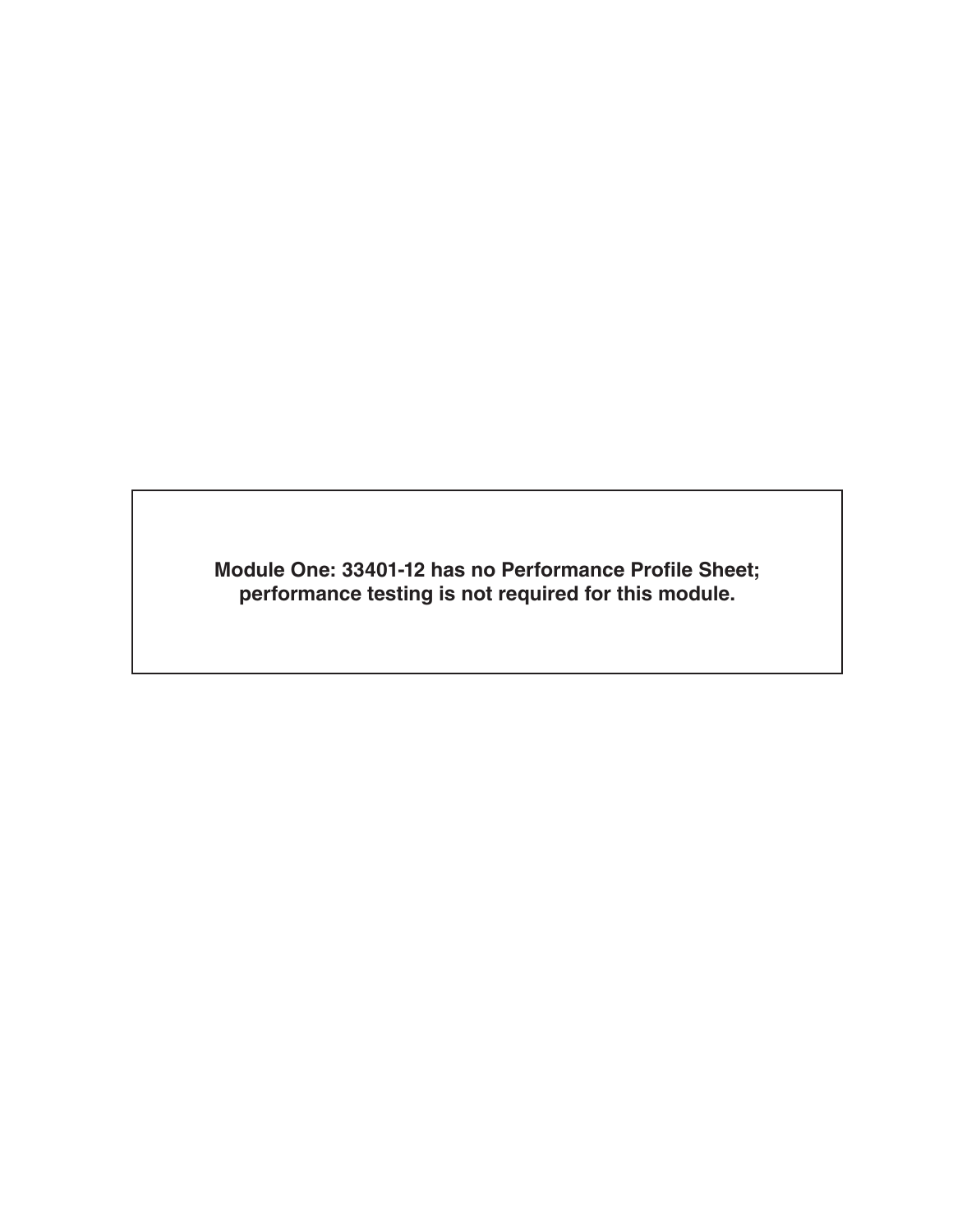**Craft: Boilermaking**

### **Module Two: 34410-12**

### **Module Title: Advanced Rigging**



TRAINEE NAME: **All and the set of the set of the set of the set of the set of the set of the set of the set of the set of the set of the set of the set of the set of the set of the set of the set of the set of the set of t** 

TRAINING PROGRAM SPONSOR: \_\_\_\_\_\_\_\_\_\_\_\_\_\_\_\_\_\_\_\_\_\_\_\_\_\_\_\_\_\_\_\_\_\_\_\_\_\_\_\_\_\_\_\_\_\_\_\_\_\_\_\_\_\_

INSTRUCTOR: with a set of the set of the set of the set of the set of the set of the set of the set of the set of the set of the set of the set of the set of the set of the set of the set of the set of the set of the set o

**Rating Levels:** (1) Passed: performed task (2) Failed: did not perform task Be sure to list the date the testing for each task was completed.

\_\_\_\_\_\_\_\_\_\_\_\_\_\_\_\_\_\_\_\_\_\_\_\_\_\_\_\_\_\_\_\_\_\_\_\_\_\_\_\_\_\_\_\_\_\_\_\_\_\_\_\_\_\_\_\_\_\_\_\_\_\_\_\_\_\_\_\_\_\_\_\_\_\_\_\_\_\_\_\_\_\_\_\_\_\_\_\_\_\_\_\_

**Recognition:** When testing for the NCCER Training Program, record performance testing results on Training Report Form 200, and submit the results to your Training Program Sponsor.

| <b>OBJECTIVE</b> | <b>TASK</b>                                                                       | <b>RATING</b> | <b>DATE</b> | <b>START</b><br><b>TIME</b> | <b>END</b><br><b>TIME</b> |
|------------------|-----------------------------------------------------------------------------------|---------------|-------------|-----------------------------|---------------------------|
| 4                | Select the appropriate spreader bars<br>1.<br>or equalizer beam for a given load. |               |             |                             |                           |
| 5                | 2. Determine the center of gravity for an<br>asymmetrical load.                   |               |             |                             |                           |
| 6                | 3. Select the appropriate sling(s) for a<br>given lift.                           |               |             |                             |                           |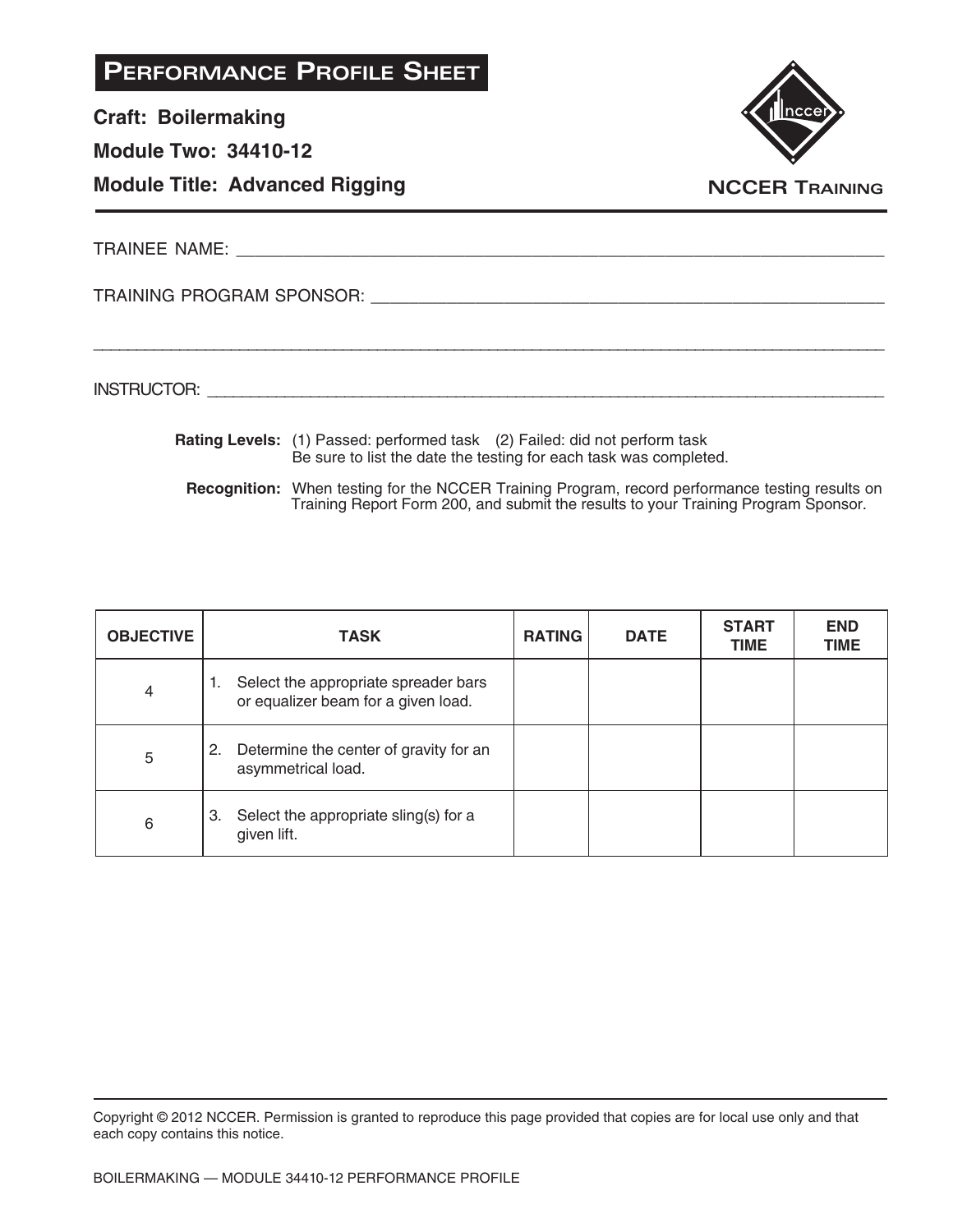**Craft: Boilermaking**

**Module Three: 34402-12**



**Module Title: Advanced Boilermaking Construction Drawings**

**NCCER TRAINING**

TRAINEE NAME: \_\_\_\_\_\_\_\_\_\_\_\_\_\_\_\_\_\_\_\_\_\_\_\_\_\_\_\_\_\_\_\_\_\_\_\_\_\_\_\_\_\_\_\_\_\_\_\_\_\_\_\_\_\_\_\_\_\_\_\_\_\_\_\_\_\_\_\_

\_\_\_\_\_\_\_\_\_\_\_\_\_\_\_\_\_\_\_\_\_\_\_\_\_\_\_\_\_\_\_\_\_\_\_\_\_\_\_\_\_\_\_\_\_\_\_\_\_\_\_\_\_\_\_\_\_\_\_\_\_\_\_\_\_\_\_\_\_\_\_\_\_\_\_\_\_\_\_\_\_\_\_\_\_\_\_\_\_\_\_\_

TRAINING PROGRAM SPONSOR: \_\_\_\_\_\_\_\_\_\_\_\_\_\_\_\_\_\_\_\_\_\_\_\_\_\_\_\_\_\_\_\_\_\_\_\_\_\_\_\_\_\_\_\_\_\_\_\_\_\_\_\_\_\_

INSTRUCTOR: with a set of the set of the set of the set of the set of the set of the set of the set of the set of the set of the set of the set of the set of the set of the set of the set of the set of the set of the set o

**Rating Levels:** (1) Passed: performed task (2) Failed: did not perform task Be sure to list the date the testing for each task was completed.

**Recognition:** When testing for the NCCER Training Program, record performance testing results on Training Report Form 200, and submit the results to your Training Program Sponsor.

| <b>OBJECTIVE</b> | <b>TASK</b>                                        | <b>RATING</b> | <b>DATE</b> | <b>START</b><br><b>TIME</b> | <b>END</b><br><b>TIME</b> |
|------------------|----------------------------------------------------|---------------|-------------|-----------------------------|---------------------------|
| 5                | 1. Calculate the total line length from an<br>ISO. |               |             |                             |                           |
| 4                | 2. Sketch an ISO from a plan view.                 |               |             |                             |                           |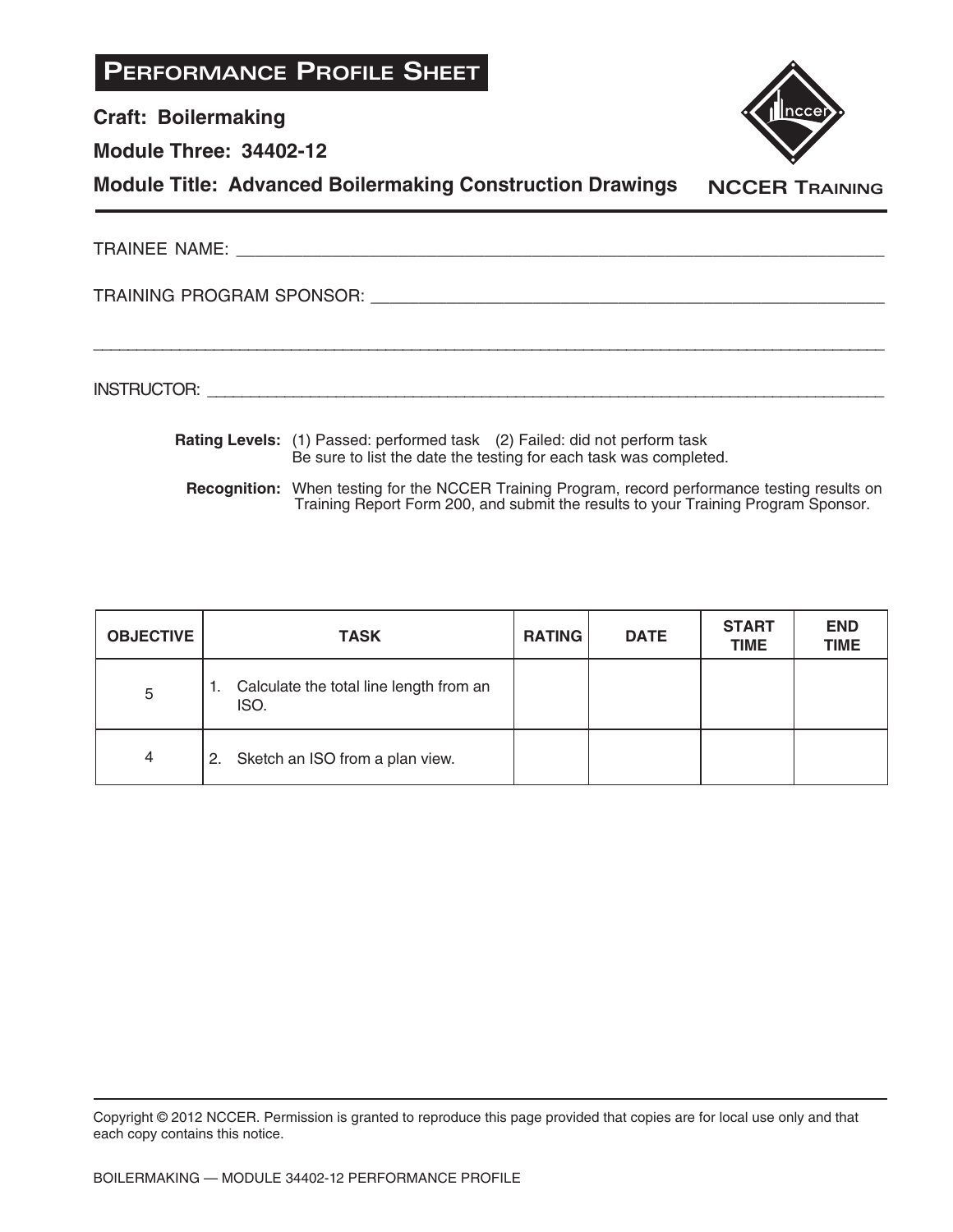**Craft: Boilermaking**

**Module Four: 08402-07** (Page 1 of 2)





TRAINEE NAME: **ANALER IN THE SET OF A SET OF A SET OF A SET OF A SET OF A SET OF A SET OF A SET OF A SET OF A SET OF A SET OF A SET OF A SET OF A SET OF A SET OF A SET OF A SET OF A SET OF A SET OF A SET OF A SET OF A SET** 

TRAINING PROGRAM SPONSOR: \_\_\_\_\_\_\_\_\_\_\_\_\_\_\_\_\_\_\_\_\_\_\_\_\_\_\_\_\_\_\_\_\_\_\_\_\_\_\_\_\_\_\_\_\_\_\_\_\_\_\_\_\_\_

INSTRUCTOR: with a set of the set of the set of the set of the set of the set of the set of the set of the set of the set of the set of the set of the set of the set of the set of the set of the set of the set of the set o

**Rating Levels:** (1) Passed: performed task (2) Failed: did not perform task Be sure to list the date the testing for each task was completed.

\_\_\_\_\_\_\_\_\_\_\_\_\_\_\_\_\_\_\_\_\_\_\_\_\_\_\_\_\_\_\_\_\_\_\_\_\_\_\_\_\_\_\_\_\_\_\_\_\_\_\_\_\_\_\_\_\_\_\_\_\_\_\_\_\_\_\_\_\_\_\_\_\_\_\_\_\_\_\_\_\_\_\_\_\_\_\_\_\_\_\_\_

**Recognition:** When testing for the NCCER Training Program, record performance testing results on Training Report Form 200, and submit the results to your Training Program Sponsor.

| <b>OBJECTIVE</b> | <b>TASK</b>                                                                                          | <b>RATING</b> | <b>DATE</b> | <b>START</b><br>TIME | <b>END</b><br>TIME |
|------------------|------------------------------------------------------------------------------------------------------|---------------|-------------|----------------------|--------------------|
|                  | Solve a simple piping offset.<br>1.                                                                  |               |             |                      |                    |
| $\overline{2}$   | 2.<br>Calculate a three-line, 45-degree,<br>equal-spread offset.                                     |               |             |                      |                    |
| 3                | 3.<br>Calculate a three-line, 45-degree,<br>unequal-spread offset.                                   |               |             |                      |                    |
| 4                | Calculate and lay out a tank coil.<br>4.                                                             |               |             |                      |                    |
| 6                | Lay out and fabricate a three-piece<br>5.<br>mitered turn, degree to be determined<br>by instructor. |               |             |                      |                    |
| 6                | 6. Lay out and fabricate a four-piece,<br>90-degree, mitered turn.                                   |               |             |                      |                    |

continued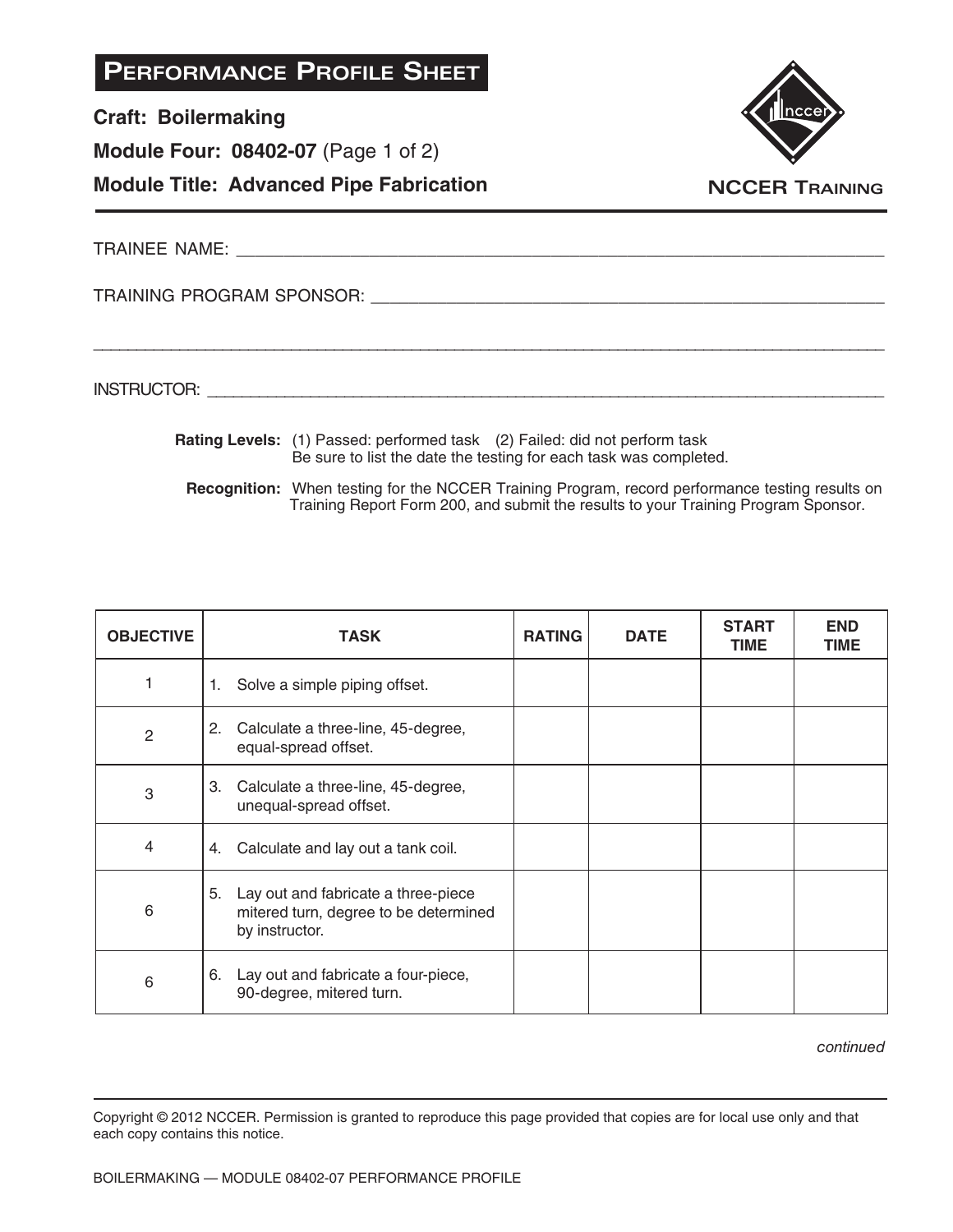**Craft: Boilermaking**

**Module Four: 08402-07** (Page 2 of 2)

### **Module Title: Advanced Pipe Fabrication**



| <b>OBJECTIVE</b> | <b>TASK</b>                                                                 | <b>RATING</b> | <b>DATE</b> | <b>START</b><br><b>TIME</b> | <b>END</b><br>TIME |
|------------------|-----------------------------------------------------------------------------|---------------|-------------|-----------------------------|--------------------|
| 7                | 7.<br>Lay out and fabricate a 45-degree<br>lateral, using reference charts. |               |             |                             |                    |
| 9                | Lay out and fabricate a type 1 pipe<br>8.<br>support.                       |               |             |                             |                    |
| 7                | Lay out a 45-degree lateral by<br>9.<br>performing geometric layout.        |               |             |                             |                    |
| 9                | 10. Lay out and fabricate a fishmouth.                                      |               |             |                             |                    |
| 9                | 11. Lay out and fabricate a wye.                                            |               |             |                             |                    |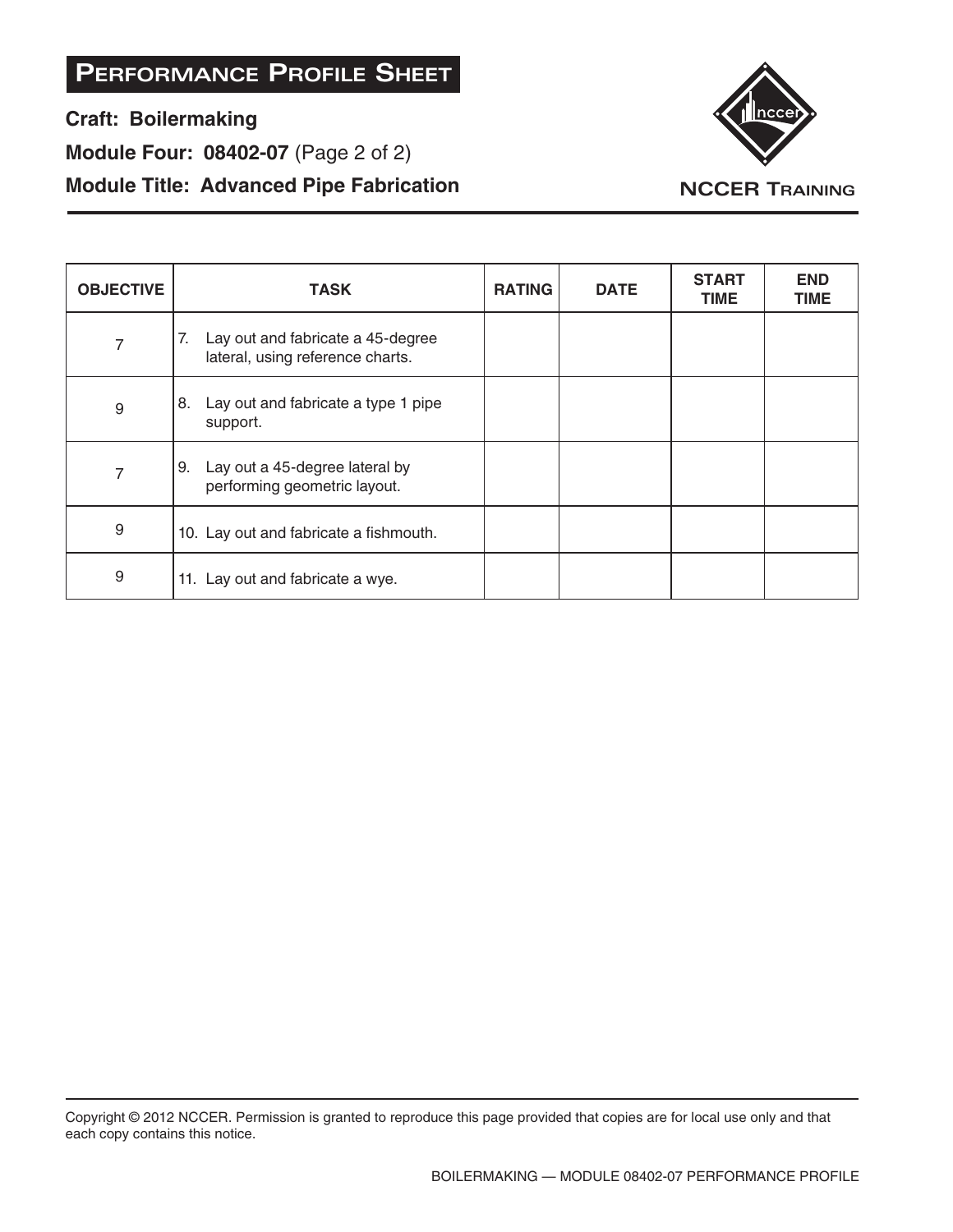**Module Five: 34406-12 has no Performance Profile Sheet; performance testing is not required for this module.**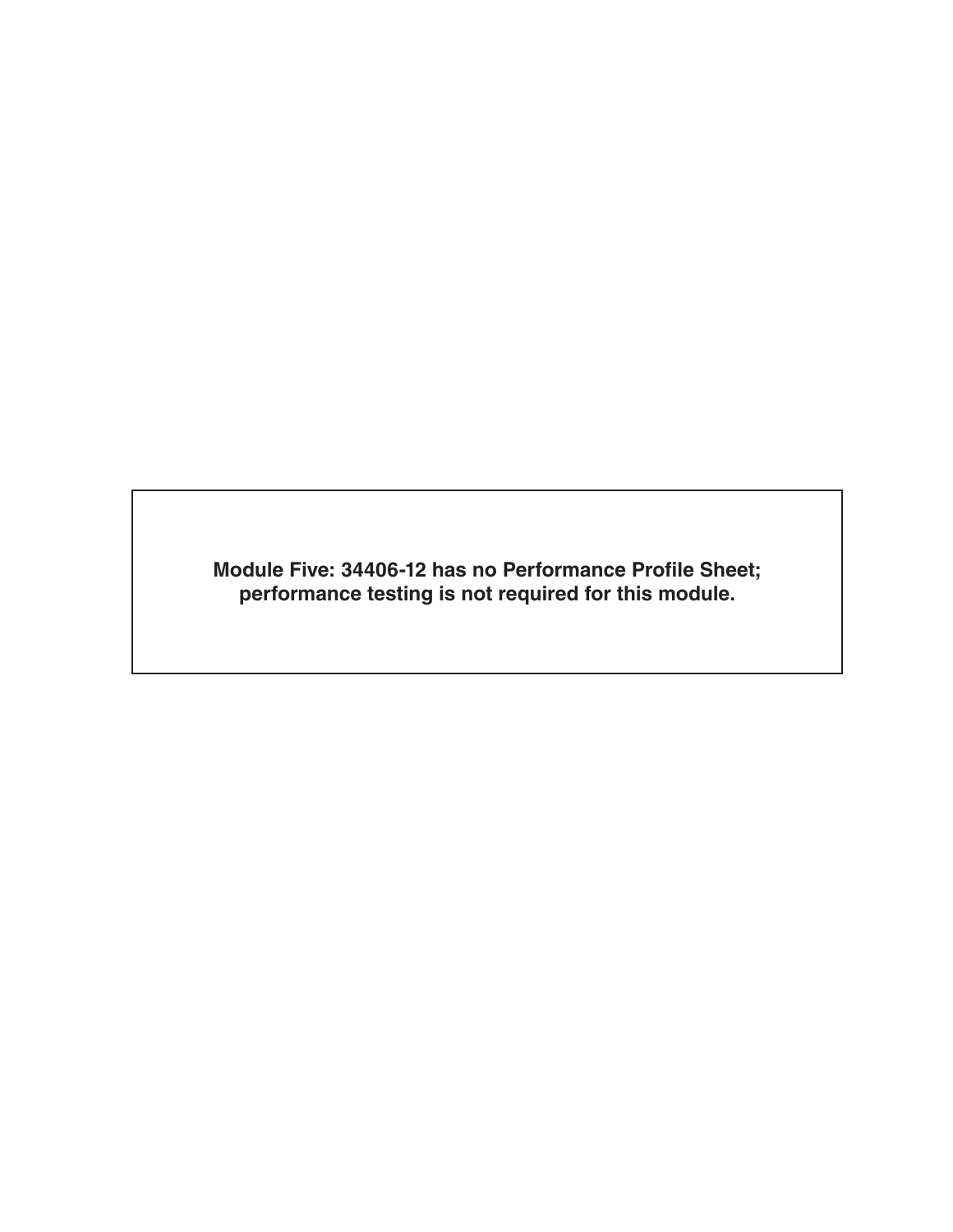**Craft: Boilermaking**

**Module Six: 34407-12**

### **Module Title: Quality Assurance**



TRAINEE NAME: **All and the set of the set of the set of the set of the set of the set of the set of the set of the set of the set of the set of the set of the set of the set of the set of the set of the set of the set of t** 

TRAINING PROGRAM SPONSOR: \_\_\_\_\_\_\_\_\_\_\_\_\_\_\_\_\_\_\_\_\_\_\_\_\_\_\_\_\_\_\_\_\_\_\_\_\_\_\_\_\_\_\_\_\_\_\_\_\_\_\_\_\_\_

INSTRUCTOR: with a set of the set of the set of the set of the set of the set of the set of the set of the set of the set of the set of the set of the set of the set of the set of the set of the set of the set of the set o

**Rating Levels:** (1) Passed: performed task (2) Failed: did not perform task Be sure to list the date the testing for each task was completed.

\_\_\_\_\_\_\_\_\_\_\_\_\_\_\_\_\_\_\_\_\_\_\_\_\_\_\_\_\_\_\_\_\_\_\_\_\_\_\_\_\_\_\_\_\_\_\_\_\_\_\_\_\_\_\_\_\_\_\_\_\_\_\_\_\_\_\_\_\_\_\_\_\_\_\_\_\_\_\_\_\_\_\_\_\_\_\_\_\_\_\_\_

**Recognition:** When testing for the NCCER Training Program, record performance testing results on Training Report Form 200, and submit the results to your Training Program Sponsor.

| <b>OBJECTIVE</b> | <b>TASK</b>                                           | <b>RATING</b> | <b>DATE</b> | <b>START</b><br><b>TIME</b> | <b>END</b><br><b>TIME</b> |
|------------------|-------------------------------------------------------|---------------|-------------|-----------------------------|---------------------------|
|                  | Perform a visual inspection of fillet<br>1.<br>welds. |               |             |                             |                           |

Copyright © 2012 NCCER. Permission is granted to reproduce this page provided that copies are for local use only and that each copy contains this notice.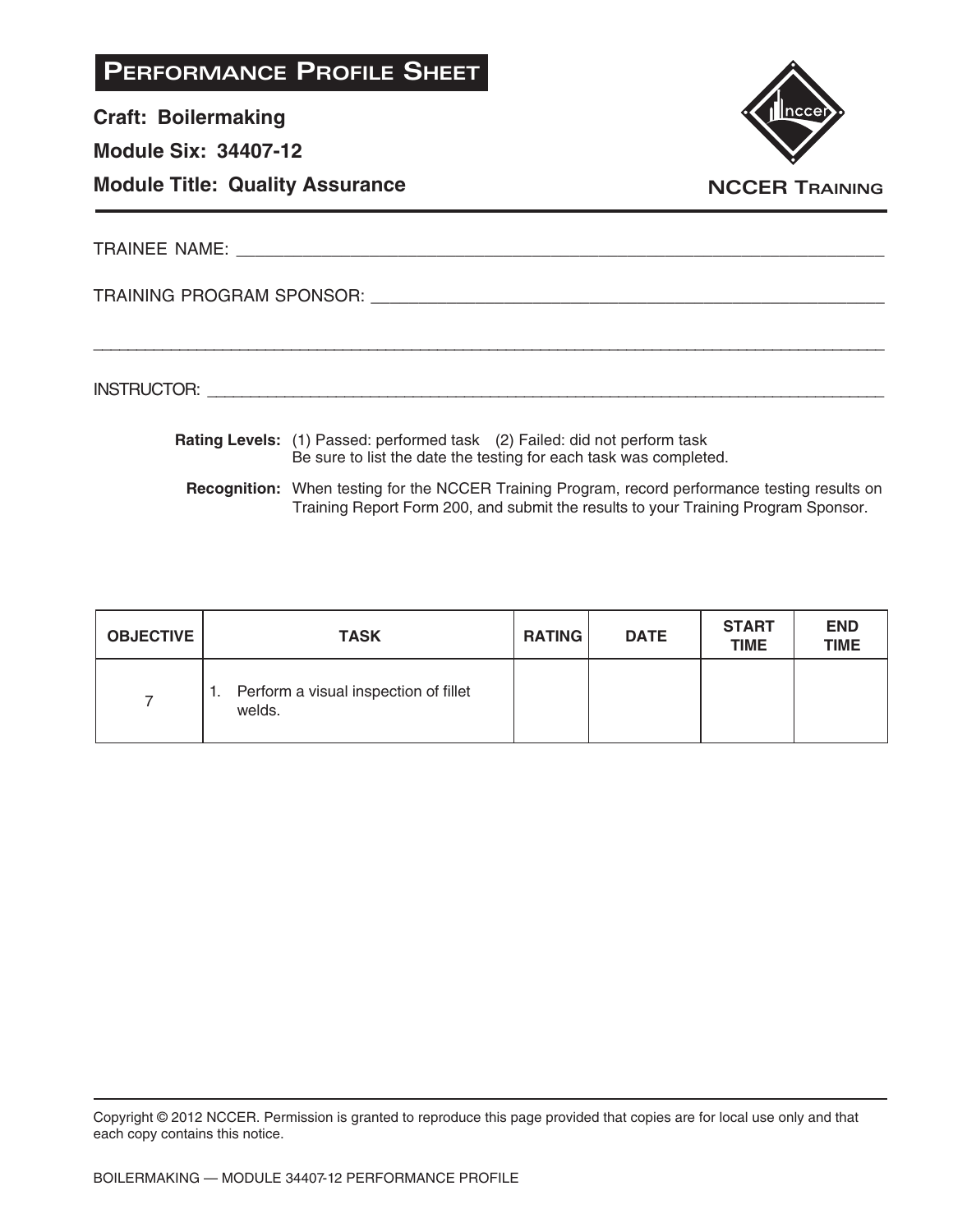**Craft: Boilermaking**

**Module Seven: 34411-12**

### **Module Title: Advanced Exchangers**



TRAINEE NAME: **All and the set of the set of the set of the set of the set of the set of the set of the set of the set of the set of the set of the set of the set of the set of the set of the set of the set of the set of t** 

TRAINING PROGRAM SPONSOR: \_\_\_\_\_\_\_\_\_\_\_\_\_\_\_\_\_\_\_\_\_\_\_\_\_\_\_\_\_\_\_\_\_\_\_\_\_\_\_\_\_\_\_\_\_\_\_\_\_\_\_\_\_\_

INSTRUCTOR: with a set of the set of the set of the set of the set of the set of the set of the set of the set of the set of the set of the set of the set of the set of the set of the set of the set of the set of the set o

**Rating Levels:** (1) Passed: performed task (2) Failed: did not perform task Be sure to list the date the testing for each task was completed.

\_\_\_\_\_\_\_\_\_\_\_\_\_\_\_\_\_\_\_\_\_\_\_\_\_\_\_\_\_\_\_\_\_\_\_\_\_\_\_\_\_\_\_\_\_\_\_\_\_\_\_\_\_\_\_\_\_\_\_\_\_\_\_\_\_\_\_\_\_\_\_\_\_\_\_\_\_\_\_\_\_\_\_\_\_\_\_\_\_\_\_\_

**Recognition:** When testing for the NCCER Training Program, record performance testing results on Training Report Form 200, and submit the results to your Training Program Sponsor.

| <b>OBJECTIVE</b> | <b>TASK</b>                                                          | <b>RATING</b> | <b>DATE</b> | <b>START</b><br><b>TIME</b> | <b>END</b><br><b>TIME</b> |
|------------------|----------------------------------------------------------------------|---------------|-------------|-----------------------------|---------------------------|
|                  | Identify exchangers and components.<br>٦.                            |               |             |                             |                           |
| $\mathbf{2}$     | Tear down, inspect, clean, and<br>2.<br>reassemble a heat exchanger. |               |             |                             |                           |
| 4                | 3. Remove and replace a heat exchanger<br>flange or nozzle.          |               |             |                             |                           |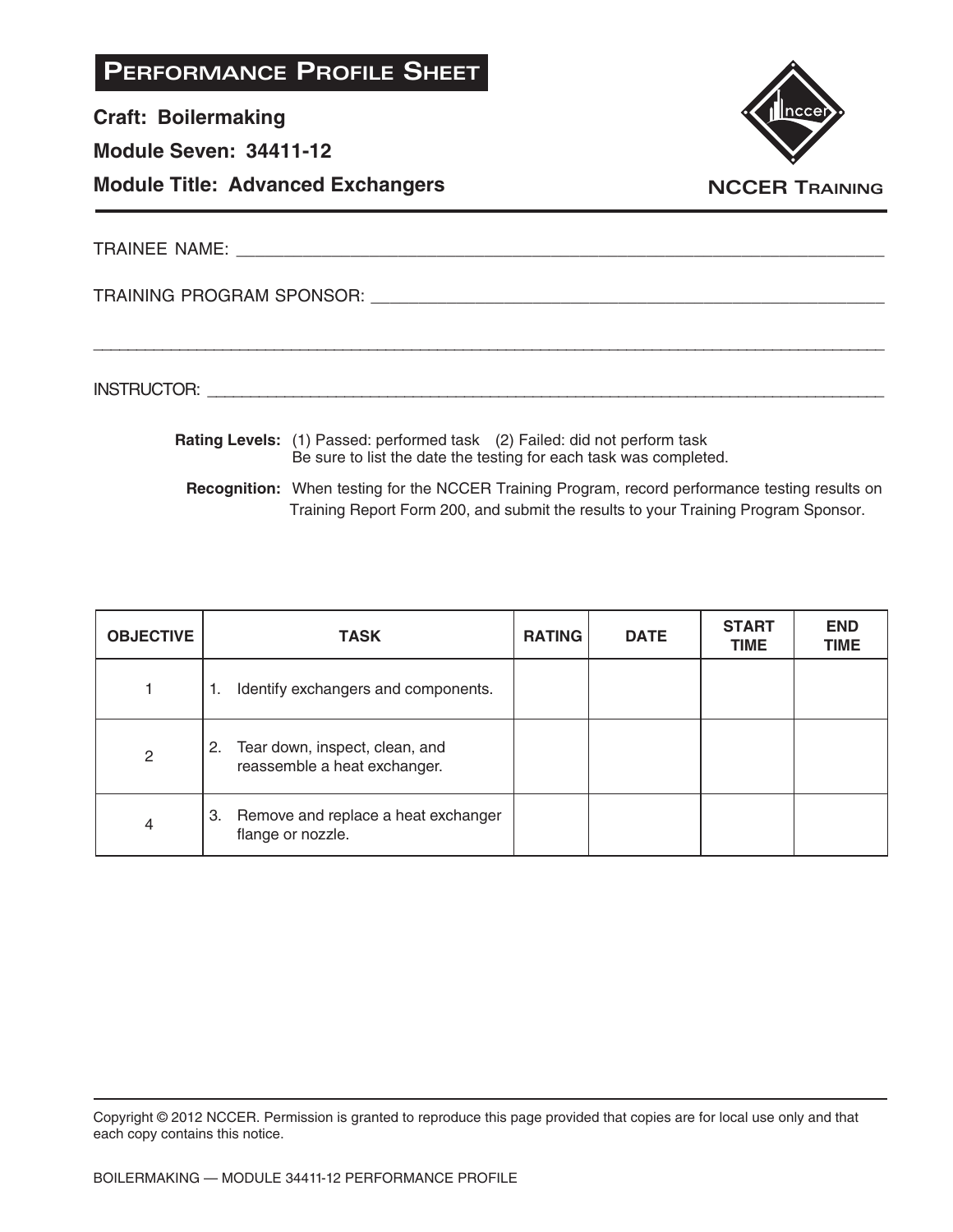**Craft: Boilermaking**

**Module Eight: 34412-12**

**Module Title: Advanced Towers**



TRAINEE NAME: \_\_\_\_\_\_\_\_\_\_\_\_\_\_\_\_\_\_\_\_\_\_\_\_\_\_\_\_\_\_\_\_\_\_\_\_\_\_\_\_\_\_\_\_\_\_\_\_\_\_\_\_\_\_\_\_\_\_\_\_\_\_\_\_\_\_\_\_

TRAINING PROGRAM SPONSOR: \_\_\_\_\_\_\_\_\_\_\_\_\_\_\_\_\_\_\_\_\_\_\_\_\_\_\_\_\_\_\_\_\_\_\_\_\_\_\_\_\_\_\_\_\_\_\_\_\_\_\_\_\_\_

INSTRUCTOR: with a set of the set of the set of the set of the set of the set of the set of the set of the set of the set of the set of the set of the set of the set of the set of the set of the set of the set of the set o

**Rating Levels:** (1) Passed: performed task (2) Failed: did not perform task Be sure to list the date the testing for each task was completed.

\_\_\_\_\_\_\_\_\_\_\_\_\_\_\_\_\_\_\_\_\_\_\_\_\_\_\_\_\_\_\_\_\_\_\_\_\_\_\_\_\_\_\_\_\_\_\_\_\_\_\_\_\_\_\_\_\_\_\_\_\_\_\_\_\_\_\_\_\_\_\_\_\_\_\_\_\_\_\_\_\_\_\_\_\_\_\_\_\_\_\_\_

**Recognition:** When testing for the NCCER Training Program, record performance testing results on Training Report Form 200, and submit the results to your Training Program Sponsor.

| <b>OBJECTIVE</b> | <b>TASK</b>                                                  | <b>RATING</b> | <b>DATE</b> | <b>START</b><br><b>TIME</b> | <b>END</b><br><b>TIME</b> |
|------------------|--------------------------------------------------------------|---------------|-------------|-----------------------------|---------------------------|
| $\overline{2}$   | Install and remove random packing.<br>1.                     |               |             |                             |                           |
| $\overline{2}$   | Install and remove structured packing.<br>2.                 |               |             |                             |                           |
| 3, 4             | Make field repairs to distillation tower<br>3.<br>equipment. |               |             |                             |                           |